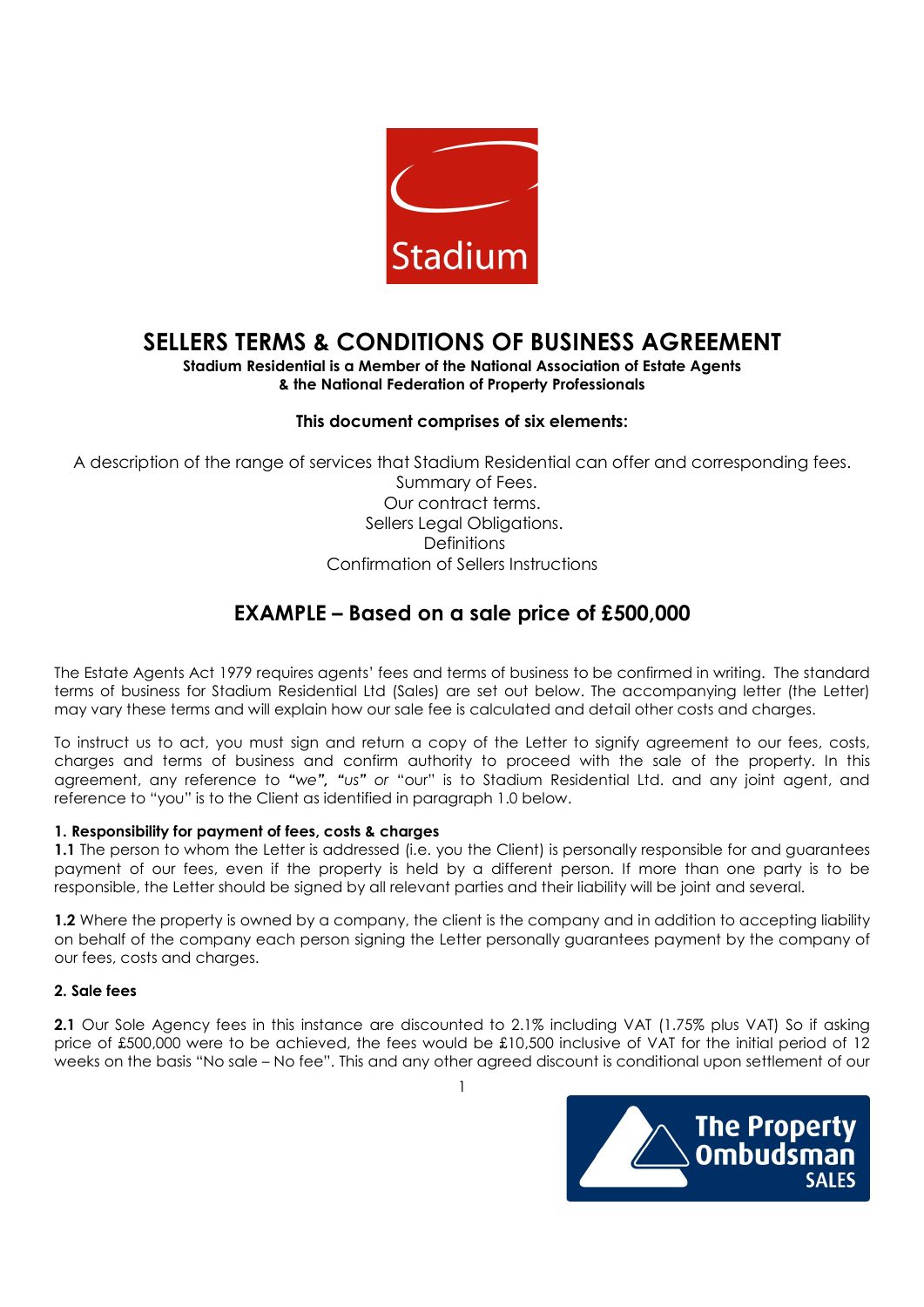invoice within ten days of legal completion, after which the fee reverts to our standard Multiple Agency rate as stated in Paragraph 2.3.

## Where Sole agency is agreed:

Stadium Residential Ltd. is appointed as a sole agent for the initial 12 weeks from the date of this agreement.

During the period of this sole agency agreement your property remains with us for sale excluding all other agents. If during the period of Stadium Residential Ltd.'s Sole Agency you instruct another agent (with or without our knowledge) the fee payable by you will revert to our standard Multiple Agency rate of 3.% including VAT (2.5% + VAT), so if asking price £500,000 were to be achieved, the fees would be £15,000 inclusive of VAT in place of the sole agency rate specified in the confirmation of terms and conditions.

You will be liable to pay remuneration to Stadium Residential Ltd. in addition to any other costs or charges agreed. If at any time (or within 6 months of termination by you of the Stadium Residential Ltd. Sole Agency if a subsequent agent is instructed) unconditional contracts for the sale of the property are exchanged.

- With a purchaser introduced by Stadium Residential Ltd. during the period of its Sole Agency or with whom Stadium Residential Ltd. had negotiations about the property during that period or
- With a purchaser introduced by another agent during the agreed term of the Stadium Residential Ltd. Sole Agency.

After the initial period, the sole agency agreement will continue until either you or we bring it to an end giving 14 days written notice. Notice can be given within the initial period to expire at the end of the initial period.

2.2 Our Joint Sole Agency fees are 2.4 % including VAT (2% + VAT) of the price agreed at exchange of contracts. (Any subsequent change to a Sole Agency must be notified to Stadium Residential Ltd. by the client giving 14 days notice in writing, after which period the Sole Agency discount will apply). If asking price £500,000 were to be achieved, the fees would be £12,000 inclusive of VAT in place of the sole agency rate specified in the confirmation of terms and conditions.

# Were a joint sole agency is agreed:

Stadium Residential Ltd. is appointed as a joint sole agent for the initial 12 weeks from the date of this agreement.

During the period of this joint sole agency agreement your property remains with us and the named joint sole agent for sale excluding all other agents. If during the period of the Stadium Residential Ltd. Joint Sole Agency you instruct another agent (with or without our knowledge) the fee payable by you will revert to our standard Multiple Agency rate of 3.% including VAT (2.5% + VAT), in place of the Joint sole agency rate specified in the confirmation of terms and conditions.

You will be liable to pay remuneration to Stadium Residential Ltd or the Joint Sole Agent in addition to any other costs or charges agreed. If at any time (or within 6 months of termination by you of the Stadium Residential Ltd. Joint Sole Agency if a subsequent agent is instructed) unconditional contracts for the sale of the property are exchanged.

- With a purchaser introduced by Stadium Residential Ltd. and/ or the joint sole agent during the period of its Joint Sole Agency or with whom Stadium Residential Ltd. had negotiations about the property during that period or
- With a purchaser introduce by another agent (excluding the joint sole agent) during the period Stadium Residential Ltd. Sole Agency.



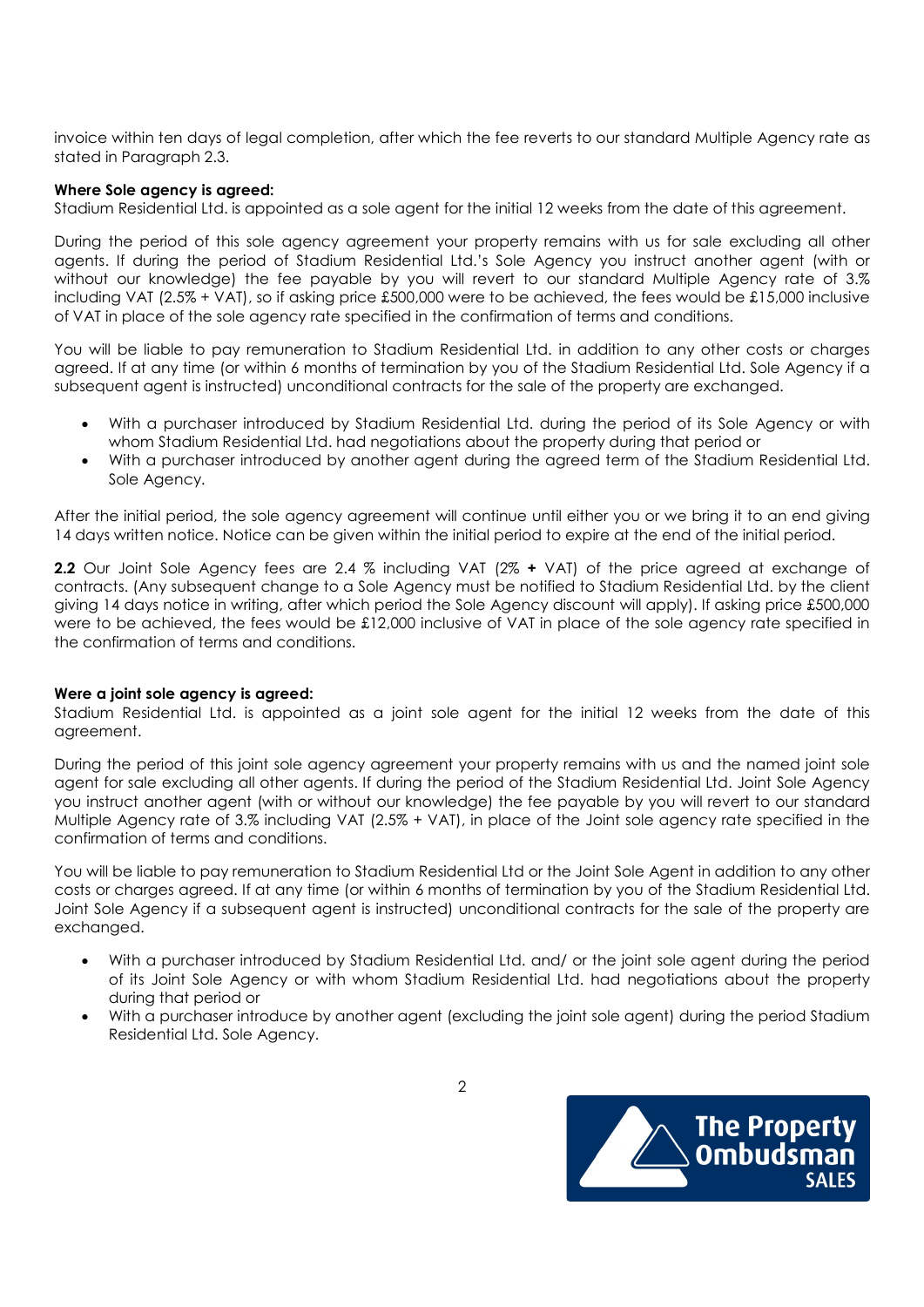After the initial period, the joint sole agency agreement will continue until either you or we bring it to an end giving 14 days written notice. Notice can be given within the initial period to expire at the end of the initial period.

2.3 Our Multiple Agency fees are 3.00% including VAT (2.5%+ VAT) of the price agreed at exchange of contracts. (Any subsequent change to a Sole Agency must be notified to Stadium Residential Ltd. by the client giving 14 days notice in writing, after which period the Sole Agency discount will apply).

Where a multiple agency is agreed:

Stadium Residential Ltd. is appointed as one of the number of the agents to market your property until such a time as it is sold or until either you or we terminate the agreement by giving 14 days written notice.

You will be liable to pay the agreed fees to Stadium Residential Ltd., in addition to any other costs or charges agreed, if at any time (or within 6 months of termination by you of this agreement if a subsequent agent is instructed) unconditional contracts for the sale of the property are exchanged:

 With a purchaser introduced by Stadium Residential during the period of its Multiple Agency or with whom Stadium Residential Ltd. had negotiations about the property during this period.

Our Multiple Agency fee is specified in the confirmation of our terms and conditions.

# 3. Termination of agency

You or we may at any time, after the initial 12 week period, terminate the agency by giving not less than 28 days' written notice. You or we must do so in writing and deliver personally or send (which may be by electronic mail).

# 4. Timing of payment of sale fee

4.1 Successful completion - Where completion of the sale is successful, the sale fee is due and payable on the date of completion of the sale.

4.2 You agree to instruct your solicitors to pay properly payable outstanding invoices, relating to the sale fee, out of the completion monies.

4.3 Delayed completion – If completion of the sale is delayed for more than 3 months after exchange of contracts, we reserve the right to invoice you for any properly payable sale fee 3 months after exchange of contracts. Any such fee will become payable on the date stated on the invoice.

# 5. How our fees are calculated

5.1 Our fees will be calculated by reference to the sale price. In the event of an exchange or part exchange the sale price or part thereof will be the value attributed to your property.

5.2 For the avoidance of doubt, this includes any extra allowance for curtains, carpets, furniture, fixtures or other chattels.

# 6. VAT

All our fees, costs and charges are subject to Value Added Tax at the appropriate rate regardless of your domicile.

# 7. Interest and Recovery of fees

7.1 Interest will be payable at 4% above our banker's base rate on any invoice that remains unpaid for 10 days after payment is due.

7.2 If we find it necessary to use solicitors or other parties to successfully recover agreed fees, costs or charges, you agree to pay any reasonable costs incurred by us.

# 7.3 Dual Fee liability

There may be a dual fee payable if:

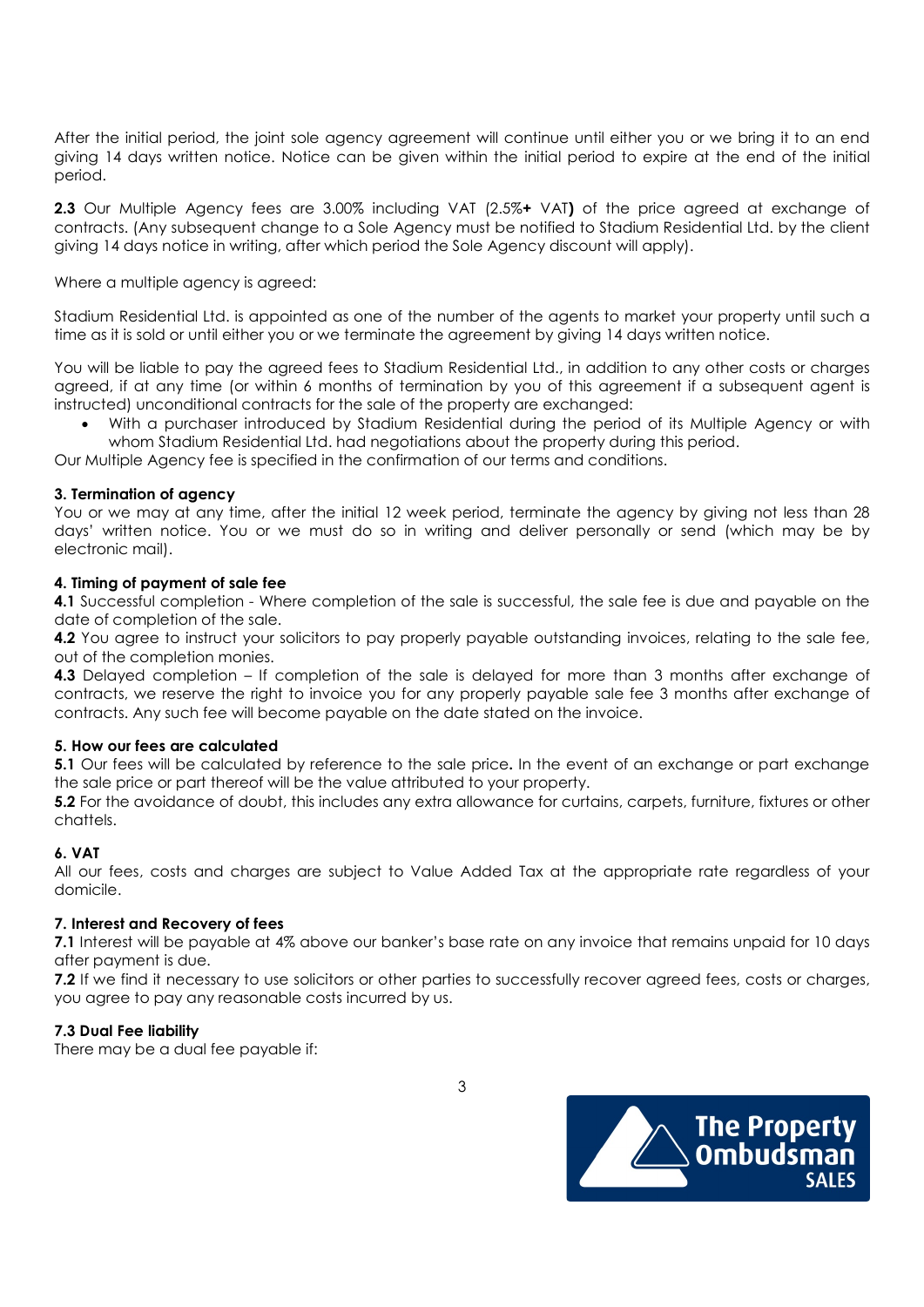- You have previously instructed another agent to sell the same property on a sole agency, joint sole agency or a sole agency rights basis, or
- You instruct another agent during or after the period of the Stadium Residential Ltd. sole or joint sole agency agreement.

## 8. Marketing charges and other costs

8.1 In addition to the sale fees, you are responsible for all agreed charges for marketing and other costs as set out in the Letter.

8.2 Until we receive written authority to proceed and payment of the agreed charges and costs, we reserve the right not to proceed with the marketing of the property. Unless otherwise agreed, all marketing charges are payable immediately upon receipt of invoice.

#### 9. For sale board

Subject to your consent and subject to any local authorities restrictions and /or covenants covering the property, Stadium Residential Ltd. will erect a For Sale board at the property.

Where multiple agency exists, Stadium Residential Ltd. will only be able to erect a For Sale board once any other agent's boards have been removed

#### 10. Sub-agents

We may instruct sub-agents on your behalf where we consider such a step to be in your best interests and you give permission for this. This will not involve you in any extra charge unless previously agreed with you.

#### 11. Related Services

A buyer may wish to instruct us about related services. Stadium Residential Ltd. does offer such services including the following, but not limited to:

- The sale and letting of residential and commercial property
- The provision of financial services
- Legal Conveyancing
- Surveying
- Property Management
- EPC
- Surveyors

Where a buyer uses other services, Stadium Residential Ltd. or its employees may receive a fee or commission.

In the normal course of business we may be offered commissions by third parties, such as insurance companies, to whom we might introduce our clients' business.

We will not solicit such commissions but will select such companies on the basis of their competence and/or availability.

If we are satisfied that our clients interests are not adversely affected then we may accept such commissions for our own benefit and we shall account for them to our clients.

#### 12. EPC

The Energy Performance of building Regulations (as amended 2010) state that you are required to have an Energy Performance Certificate (EPC) before we can commence marketing your property.



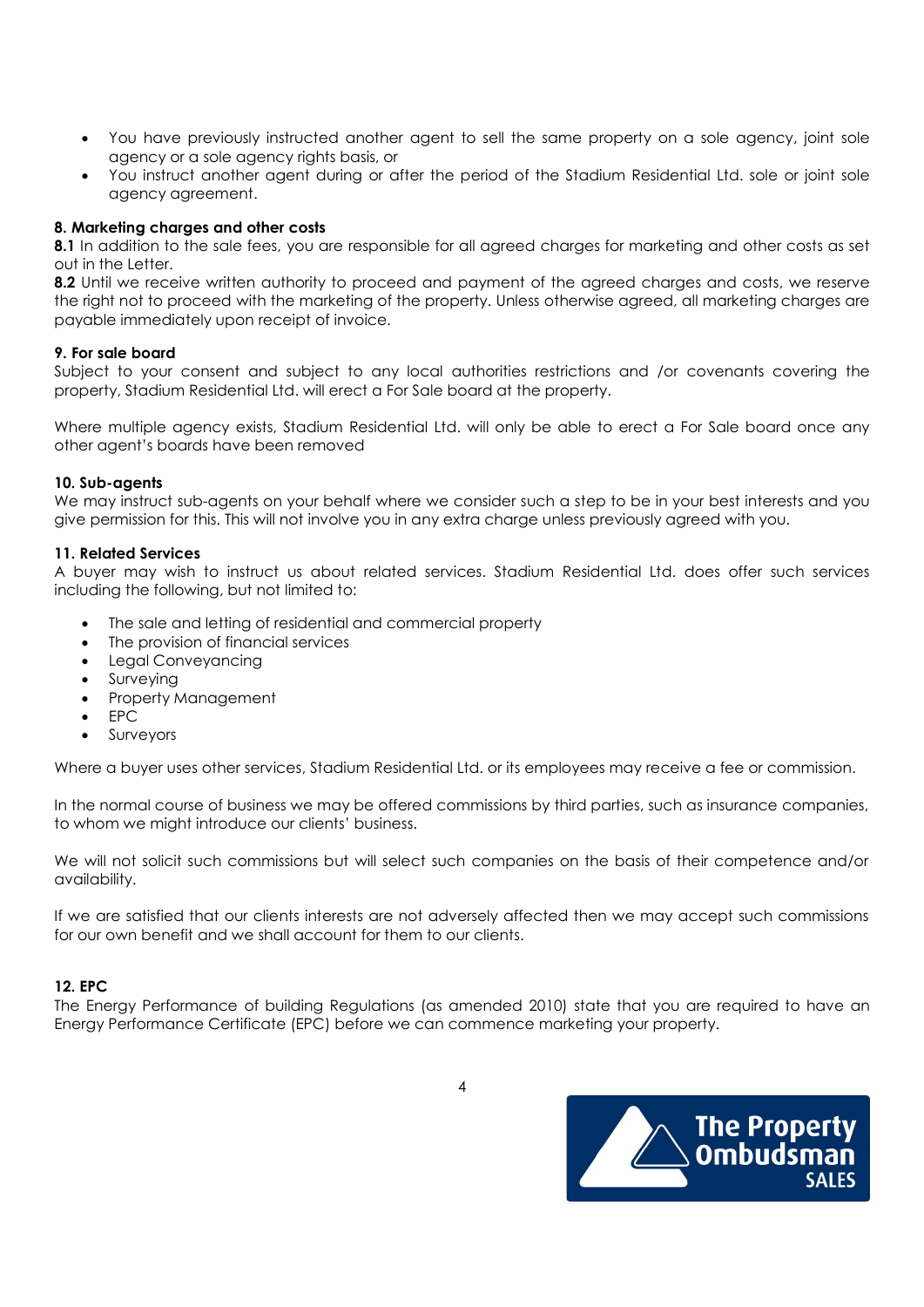If you do not already have an EPC, we can refer you to one of our panel service providers. Should you decide to use a provider from our list their terms and conditions will apply and any queries regarding your EPC will be dealt with by them. We do not offer or imply any warranty for goods or services provided by any Third Party contractor.

## 13. Discloser about any purchaser

Should an offer for your property be agreed privately or through another agent you agree to disclose the identity of the purchaser to Stadium Residential Ltd. prior to exchange of contracts.

#### 14. Verification of information

14.1 Under the Property Misdescriptions Act 1991 it is a criminal offence for an agent to make inaccurate or misleading statements about property whether in sale particulars, adverts, photographs, or verbal statement. This includes making statements that might give the wrong impression about a property and includes omitting facts. You will be asked to verify certain information and must assist to the best of your knowledge.

14.2 Sales particulars will be submitted to you in draft. You are required to check them carefully and return them, signed, to us signifying approval and confirming their accuracy to the best of your knowledge and belief, having made reasonable enquiries where necessary. It is important to ensure accuracy with regard to such matters as length of lease, service charge, boundaries, unusual covenants, room sizes, acreage, condition, planning consents, tenancies etc.

14.3 You agree to notify us immediately of any relevant changes which occur during the course of the sale process; in particular any changes which occur after approval of the sales particulars which may affect their accuracy.

#### 15 Related services

It is possible that a purchaser may wish to instruct us with regard to a property related service and such services may be offered by us to the purchaser. The services might include:

- (a) the sale or purchase of another property
- (b) the rental or management of property
- (c) survey or valuation of property
- (d) provision of financial services advice and recommendations

In such instances, we or an employee may earn some form of remuneration.

#### 16. Compliance

Under the Money Laundering Regulations 2003 we are required to obtain evidence of your identity and proof of address. We will require to see and have a copy of your passport and of a utility bill addressed to you at your current address (or other suitable documents) which we are required to hold on file for 5 years.

#### 17 Disclosable Interests

The Estate Agents Act requires (Section 21) an agent to disclose promptly, both to you and a purchaser, any connection that we or any of our employees or associates may have with either party, whether directly or indirectly, or with any member of their respective families. Should we become aware of any such interests; we will advise you promptly in writing. Should you be aware of any such connections with us you must advise us as soon as it becomes known

#### 18. Discrimination

Stadium Residential Ltd. will work continually to create and maintain an environment where the company meets the needs and aspirations of staff, customers and clients, irrespective of race, disability, gender, religion,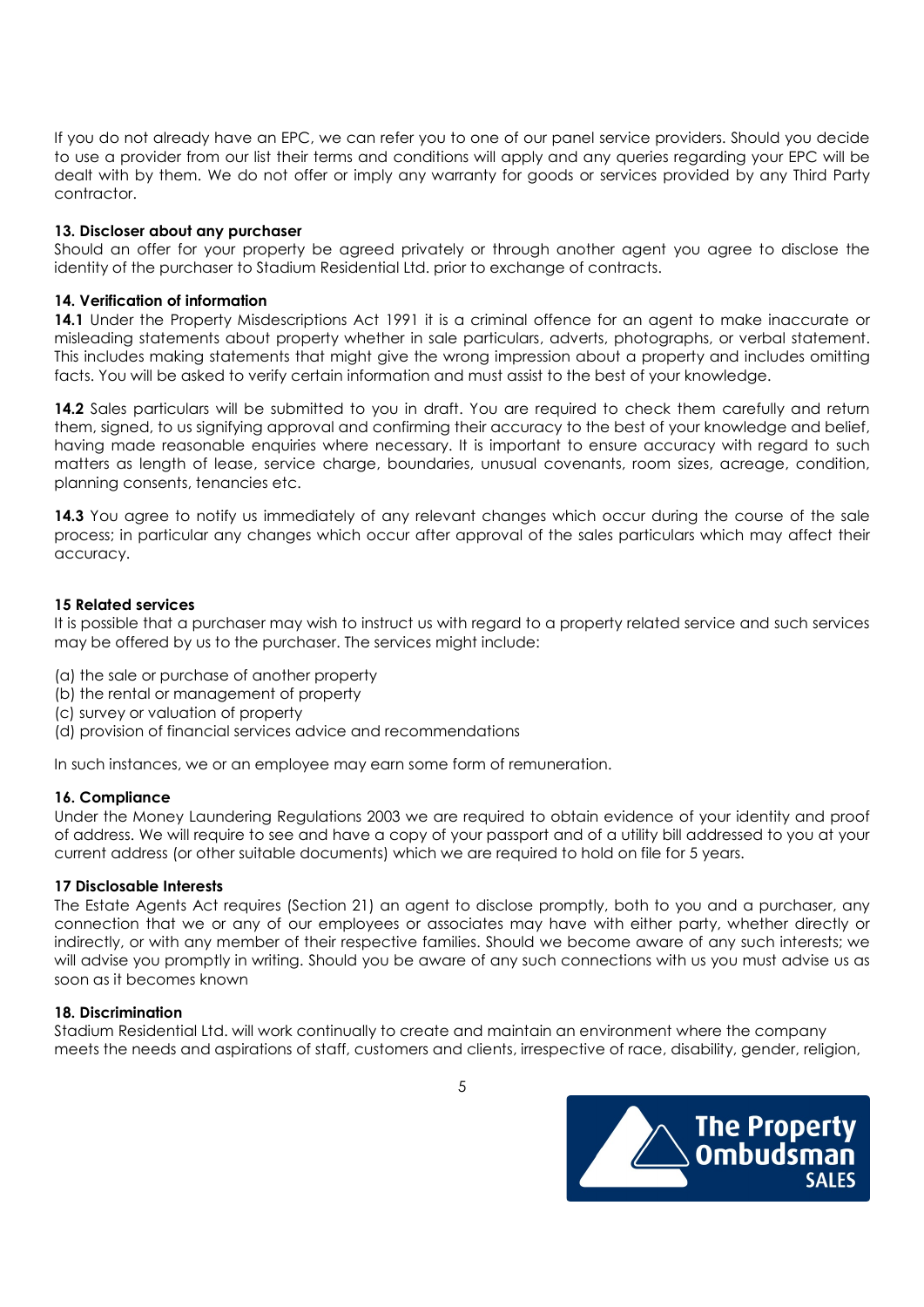age or sexual orientation. At the same time we expect staff, customers and clients to observe and uphold our organisational commitment to equality and diversity.

#### Stadium Residential Ltd. has an Equality and Diversity statement:

"Stadium Residential Ltd. support all aspects of diversity and embrace a culture where these differences between people are respected and valued. We deal with customers, clients and staff as individuals and promise equality to all."

#### 19. Data protection

19.1 You agree that we may pass information about you our associated businesses to assist us and/or others in: (i) fulfilling the contract set out in the Letter;(ii) supplying information about services we think may be of interest to you; and (iii) for related marketing purposes. This information will include contact details, information about work undertaken for you, other contacts known to you and details of AGS Group services.

19.2 In addition you agree that we may pass the same information about you for the same purposes to other members of the AGS Group (who each control the information they hold about you) and/or the Group's contractors which may be, or may have employees located, outside the European Economic Area.

19.3 This does not affect your statutory rights under the Data Protection Acts 1984 and 1998. For more details regarding our data protection policy, you may contact the Company Secretary at the address on the accompanying letter.

#### 20. Applicable law and jurisdiction

Whether or not the property is situated outside the UK, the Laws of England shall apply to these Terms of Business and the English courts shall have jurisdiction.

#### 21. Unoccupied property

We are not responsible for the management, maintenance or repair of any property unless we have agreed to be. That agreement must be recorded in writing and an additional fee charged. It is your responsibility to ensure that where property is unoccupied the property is adequately secured, mains services are turned off, water and heating systems professionally drained and the insurers of the property notified.

#### 22. Complaints procedure:

- 22.1 We aim to offer our clients an efficient and effective service. We welcome suggestions on how this can be improved.
- 22.2 Should there be any aspect of our service with which you are unhappy this will be addressed in accordance with our Procedure for Complaints Handling. This note sets out the procedure we will follow in dealing with a complaint.
- 22.3 A relevant departmental manager has been appointed to deal with all complaints and you should not hesitate to contact that person. Details are set out below:

Mr Goran Simonovski Stadium Residential Ltd 3 Highbury Studios 6 Hornsey Street London N7 8GR Telephone 0207 619 6588



 $\overline{6}$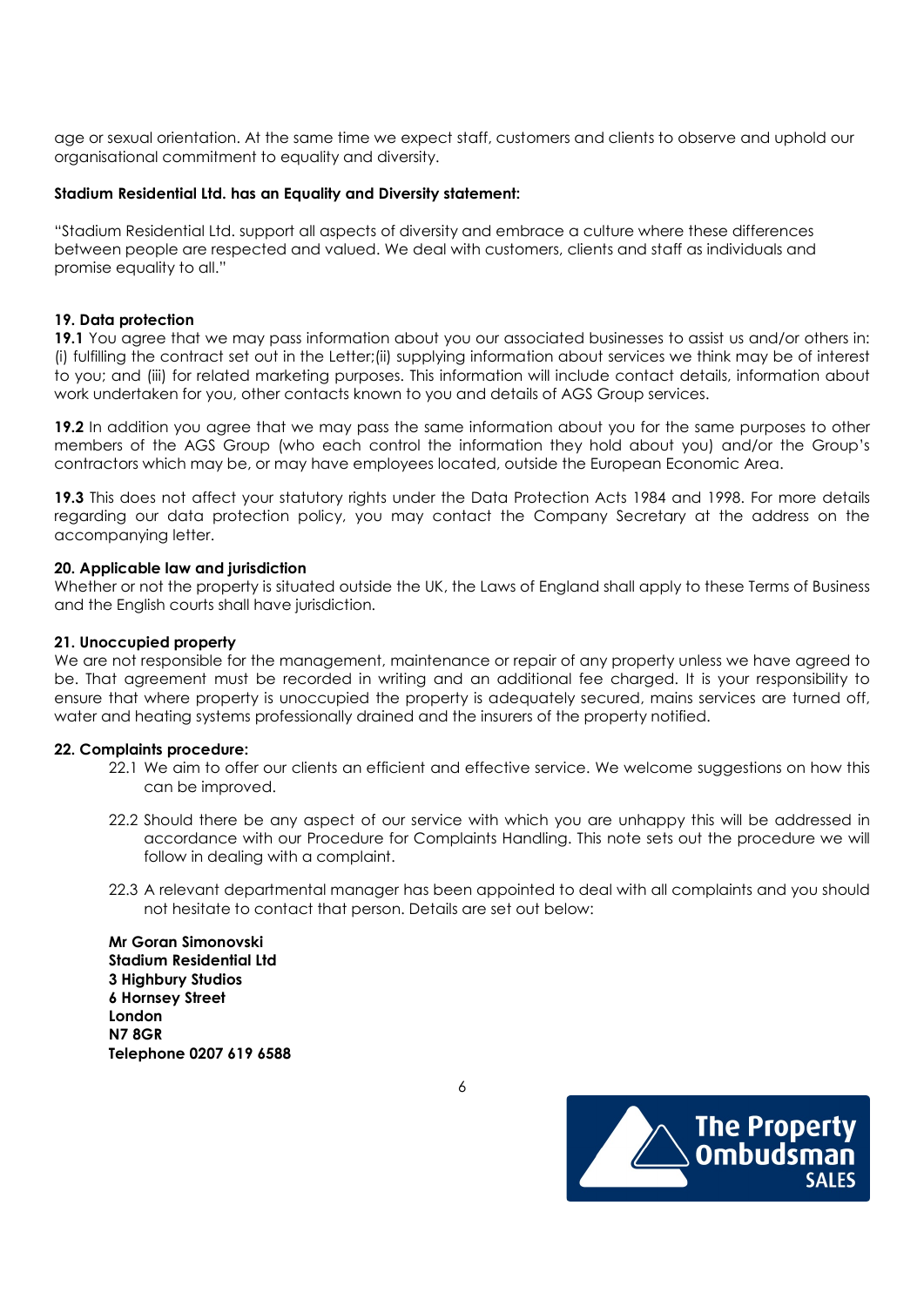- 22.4 Where your complaint is initially made orally, you will be requested to send a written summary of your complaint to the person dealing with it.
- 22.5 Once we have received your written summary of the complaint, we will contact you in writing within 7 working days to inform you of our understanding of the circumstances leading to your complaint. You will be invited to make any comments that you may have in relation to this.
- 22.6 Within 21 working days of receipt of your written summary, the person dealing with your complaint will write to you, in order to inform you of the outcome of the investigation into your complaint and to let you know what actions have been or will be taken.
- 22.7 If you are dissatisfied with any aspect of our handling of your complaint, you should contact:

Mr G McKee ANAEA MARLA Stadium Residential Ltd. 3 Highbury Studios 6 Hornsey Street London N7 8GR Telephone 0207 609 1111

22.8 Who will personally conduct a separate review of your complaint and contact you within 14 working days to inform you of the conclusion of this review.

If the complaint has still not been resolved to your satisfaction we agree to the referral of your complaint to the Property Ombudsman who can be reached at the following address:-

The Property Ombudsman Beckett House 4 Bridge Street Salisbury Wiltshire SP1 2LX Tel: 01722 333306 Fax: 01722 332296 Email:

#### 23. Ombudsman for Estate Agents

Stadium Residential Ltd.is a member of the Ombudsman for Estate Agents scheme and abides by their code of practice.

#### 24. Additional Termination provision

Stadium Residential Ltd. may terminate this agreement forthwith upon giving written notice to you to that effect if at any time you (which term for the purposes of this clause shall include your servants, agents, and /or authorised professional advisers) provide instructions to Stadium Residential Ltd., of you fail to provide instructions within a reasonable time of a request by Stadium Residential Ltd., and in either case the effect would be to place Stadium Residential Ltd. in breach of any of its obligations under any Acts, which it is subject in relations to the performance of this agreement .

# 25. Right to cancel

If you have signed this agreement in your home or your place of work in the presence of a member o Stadium Residential Ltd. staff and then handed the document to them, you have the right to cancel it at any time within

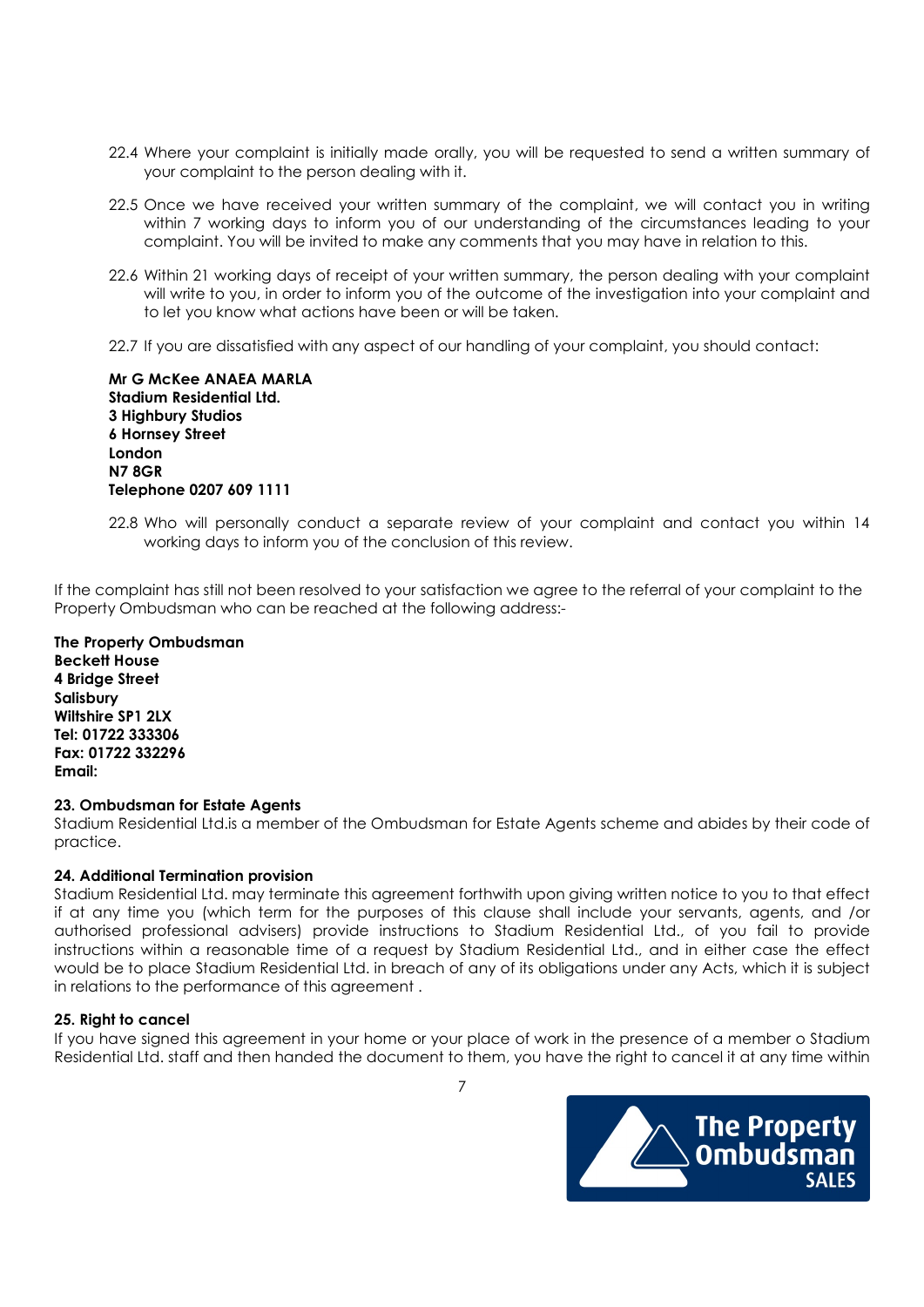the period of seven days of receipt of the notice included within this document. If you do cancel the agreement, Stadium Residential Ltd. is entitled to charge you for any costs incurred during that seven days period relating to the preparation of actual marketing of your property.

## Agency agreement declaration:

This document forms a contract between us so please read it carefully before signing. Please do not sign until you have read and understood it.

## Property Address: Initial asking Price: £500,000 (Five Hundred Thousand Pounds) - Example Client Name/s: Correspondence address:

#### Please delete as appropriate to indicate your intent:

I/We agree to enter into sole agency agreement

I/We agree to enter into joint sole agency agreement

I/We agree to enter into multiple agency agreement

I/We agree that I/we will be personally liable to pay your fees under this agreement

I/We agree that to accept the terms and conditions contained in this agreement and acknowledge receipt of a copy of this agreement.

I/We confirm that I am /we are legal owner(s) of the property and /or that I am /we are authorised to sell the property and that I/we will bind all the owners of the property.

I/We will advise you immediately of any aspect of the sales particulars is or becomes incorrect.

I/We authorise my /our solicitor to forward to you my /our forwarding or contact address details.

I/We agree to provide Stadium Residential Ltd with completed EPC prior to you starting any marketing activities.

I/We authorise you to refer my/our details to your preferred EPC provider

If this agreement is not signed by all the owners or trustees, etc of the property to be sold, then the signatories confirm that they are authorised to sign the agreement on behalf of such person(s).

Any amendments, updates, deletions or additions to this agreement must be signed and dated by us and by you.

All pages must be initialled by you and the last page needs to be signed and dated

Vendor 1 Vendor 2 Stadium Residential Ltd